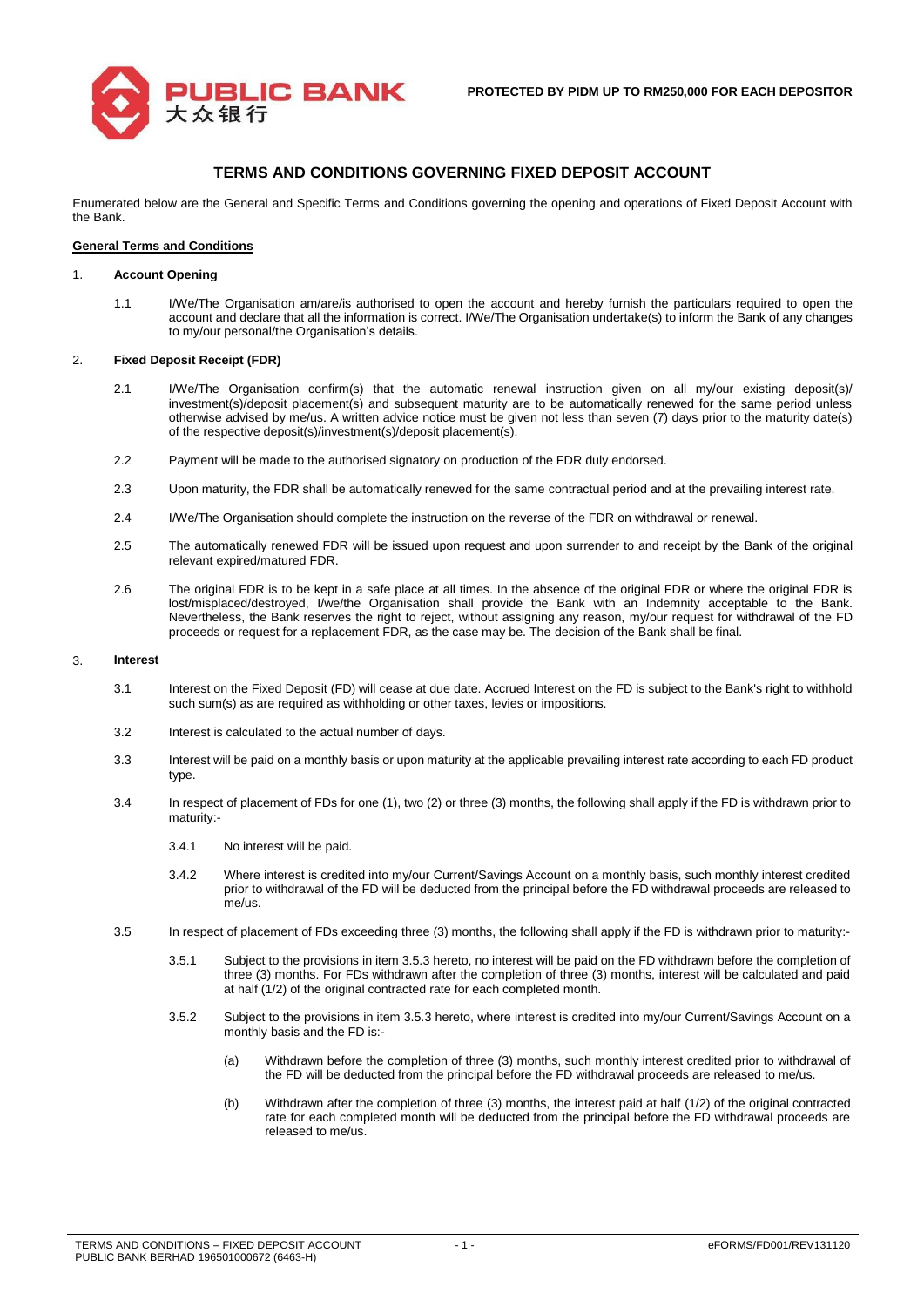3.5.3 With effect from 1 January 2019, no interest will be paid for premature withdrawal of the FD that is placed or renewed on or after 1 May 2018.

| By way of illustration, the interest payment, if any, are as follows:- |  |  |  |
|------------------------------------------------------------------------|--|--|--|
|------------------------------------------------------------------------|--|--|--|

| Date of Placement or<br>Renewal | Date of Premature<br>Withdrawal | <b>Interest Payment</b>                                                                                                                                                                                                                                                                                                              |
|---------------------------------|---------------------------------|--------------------------------------------------------------------------------------------------------------------------------------------------------------------------------------------------------------------------------------------------------------------------------------------------------------------------------------|
| Prior to 1 May 2018             | From 1 January 2019             | No interest will be paid if the FD is<br>$\bullet$<br>withdrawn prior to maturity before the<br>completion of 3 months.<br>For the FD that is withdrawn prior to<br>maturity after the completion of 3 months,<br>interest will be calculated and paid at half<br>(1/2) of the original contracted rate for each<br>completed month. |
| From 1 May 2018                 | From 1 January 2019             | No interest will be paid.                                                                                                                                                                                                                                                                                                            |

### 4. **Liability**

- 4.1 The Bank shall not be responsible for any losses or damages to me/us by reason of any compliance or non-compliance by the Bank where payment instructions issued by me/us is/are incomplete or ambiguous or where the amount of the deposit(s) is insufficient to cover the bank charges and the amount specified in such instructions or by reason of or arising from the business or operations, impeded or interfered by delays, forgery of signatory's signature, alteration and/or forgery due to my/our negligence, hostilities, breakdown of electricity or power supply or telecommunications or other communications network systems, riots, blockades, strike, embargoes or machine or equipment failure.
- 4.2 Any payments made by the Bank pursuant to any instructions purporting to be signed by me/us or my/our authorised representative(s) shall be a complete discharge and the Bank shall be absolved from any liability to me/us and any other parties thereon.
- 4.3 I/We/The Organisation shall indemnify the Bank, as collecting banker, for all losses, claims, demands, proceedings, costs, expenses and other liabilities whatsoever and whensoever which the Bank may incur on any instruments presented by me/us for collection and shall be deemed to have been collected at my/our expressed request in every case for the credit of my/our account.
- 4.4 When the Bank accepts or incurs liability on my/our behalf or at my/our request, any funds or securities and other valuables deposited with the Bank belonging to me/us and in the hands of the Bank shall automatically become security to the Bank. The Bank may retain such funds or securities or valuables in the hands of the Bank or any part thereof and be entitled, even to dishonour any withdrawal instructions until the liability is settled.
- 4.5 I/We/The Organisation hereby give(s) consent to the Bank to disclose information such as may be required by Bank Negara Malaysia (BNM) in compliance with their directives and/or to companies in the Public Bank Group and other financial institutions for the purpose of a bona fide credit evaluation**.**
- 4.6 Should the Bank retain or is obliged to retain solicitors to enforce any of its rights hereunder or otherwise whether by judicial proceedings or any other manner in relation to my/our account, I/we/the Organisation shall be liable to pay to the Bank all costs, fees and charges in relation thereto and the Bank shall have the right to debit my/our account with such costs, fees and charges.
- 4.7 I/We/The Organisation agree(s) that the Bank shall not be responsible for and I/we/the Organisation shall fully indemnify the Bank and hold the Bank harmless against all losses, costs and expenses which may be incurred by me/us or by the Bank with any or all the banking accounts whatsoever, or the execution by the Bank of any instructions or if any of my/our banking accounts or any part thereof is reduced or frozen by any government or official authority.

### 5. **Right Of Set Off**

- 5.1 I/We/The Organisation agree(s) that in addition to any general lien or other similar right to which the Bank as bankers may be entitled at law, the Bank may at any time, with seven (7) calendar days prior notice, combine or consolidate all or any of my/our banking accounts with and the liabilities to the Bank wheresoever situate and set off or transfer any sum or sums standing in the credit of this FD Account in or towards satisfaction of any of our liabilities to the Bank whether such liabilities to the Bank be present, future, actual, contingent, primary or collateral or several or joint.
- 5.2 Where such combination, set-off or transfer requires the conversion of one currency into another, such conversion shall be calculated at the prevailing spot rate of exchange of the Bank (as conclusively determined by the Bank) for purchasing the currency for which I/we/the Organisation am/are/is liable with the existing currency so converted. The Bank shall not be held liable or responsible for any loss arising as a consequence of exercising its rights hereof.

# 6. **Suspension of Account**

- 6.1 The contractual relationship between me/us and the Bank will be terminated and the operation of my/our account will be suspended under any of the following circumstances:-
	- 6.1.1 Death, insanity or bankruptcy; and/or
	- 6.1.2 In case of a limited company, filing of a winding-up petition against me/us.
	- 6.1.3 The service of any legal process or order by the court on the Bank against my/our account.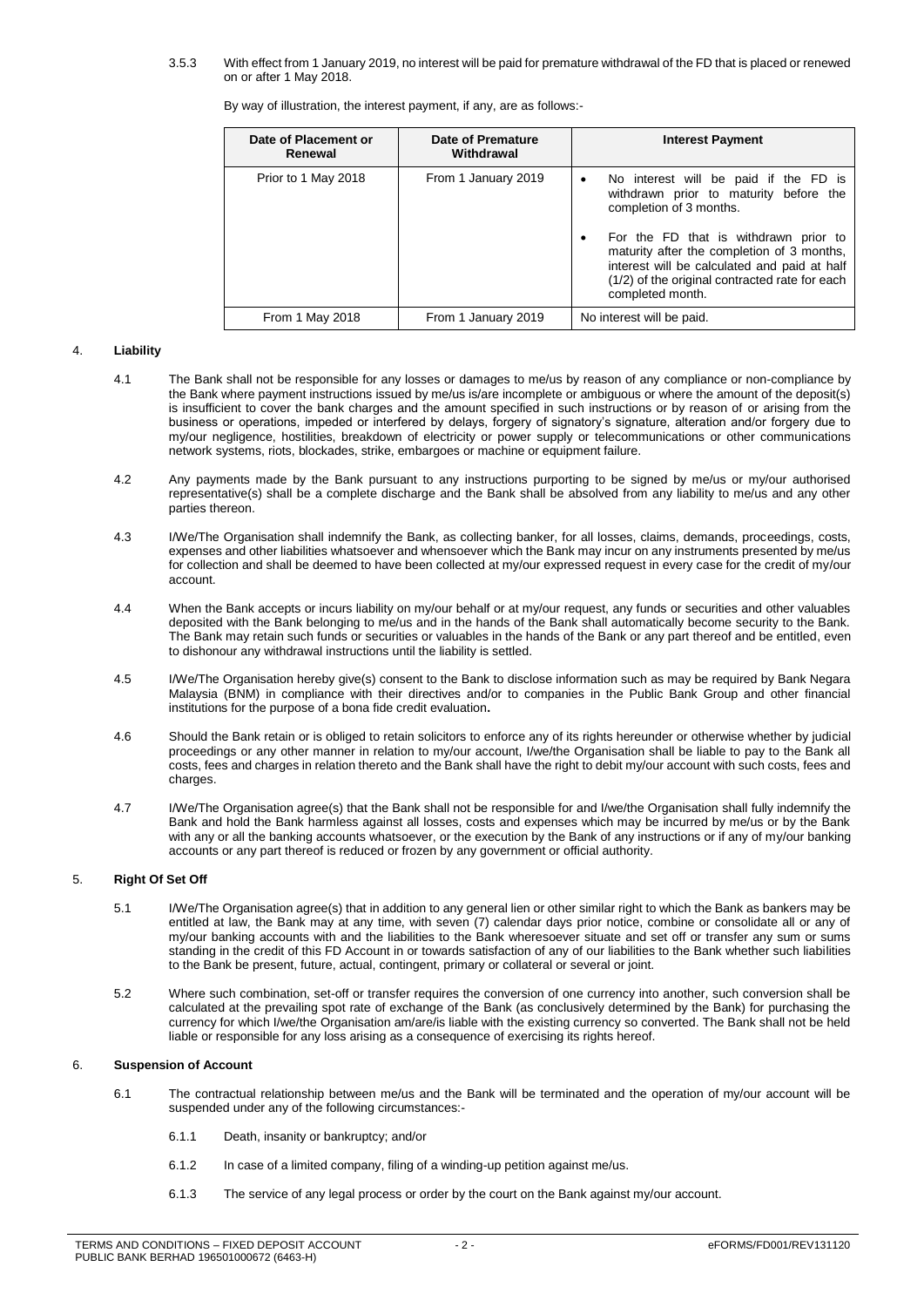# 7. **Minor's Account**

- 7.1 I/We hereby confirm and agree that the account is not a trust account and neither is it a joint account with the minor. I/We am/are the guardian/parent of the minor and agree and acknowledge that I/we am/are the Depositor(s) of the Bank.
- 7.2 I/We agree that upon the minor attaining the age of eighteen (18) years, I/we, together with the minor shall jointly give fresh instructions and furnish the mandate for the operations of the account. Until a fresh mandate is received by the Bank, the existing mandate shall continue to operate.
- 7.3 In the event of my/our death before the minor attains the age of eighteen (18) years, the account shall be frozen and the matters pertaining to the account shall be referred to the executor(s)/Administrator(s) of my/our estate(s). The Bank reserves the right to act on the advice of its legal advisors. The costs and expenses incurred thereto shall be debited from the account.
- 7.4 Where I/we or the minor is/are a Muslim, the account shall be subject to Shariah.

### 8. **Joint Account**

- 8.1 We, the accountholders agree that in the event of the demise of one accountholder, the Bank is authorised to pay the balance standing to the credit of this account to the survivor(s) and such payment shall constitute a valid discharge by the Bank of the amount due in this account.
- 8.2 We agree to the method of operating the account as stipulated in the Bank's prescribed account opening form executed by us. We also agree and acknowledge that the mandate given as to the operation of this account can be terminated by any one of us and the Bank is entitled to act on the same. In such event the Bank may not permit any withdrawals from this account until receipt of a fresh mandate from us.
- 8.3 We, the accountholders, agree and authorise the Bank as follows:-
	- 8.3.1 To credit into the Joint Account funds, whether in cash or via electronic fund transfer, cheques and other negotiable instruments belonging to or payable to either/any one of us. In consideration of the above and the Bank agreeing to place all amounts received by the Bank whether in cash or via electronic fund transfer or from cheques and other negotiable instruments favouring either/any one of us to the credit of the joint account and to deliver any instrument or cheque the Bank may hold on the joint account to either/any one of us; and
	- 8.3.2 To accept a written notification, in such form acceptable to the Bank, duly signed and presented by all of us of our intention to close the Joint Account. In the event that we are not all present at the Bank, we agree that the Bank shall close the Joint Account upon receipt of such written notification submitted personally to the Bank by any one of us. We further agree and acknowledge that any instruction from us to the Bank to close the Joint Account conveyed either verbally or by way of telephone, facsimile or internet e-mail is not acceptable to the Bank.

We hereby jointly and severally undertake to save harmless and keep the Bank howsoever indemnified against all losses, claims, demands, proceedings, actions, suits, damages, costs, charges, expenses and other liabilities whatsoever and whensoever incurred or arising from our authorisations above, subject to the Bank's right to reject at any time and at the Bank's discretion for any reason whatsoever any cash, electronic fund transfer, cheques or other negotiable instrument received, or as a consequence of the Bank refusing to act or acting on our instructions to close the Joint Account and paying the remaining balance in the Joint Account as per our instruction.

8.4 Where either one of us is a Muslim, the account shall be subject to Shariah.

# 9. **External Account**

- 9.1 An external account may be opened by a non-resident (i.e. a person, firm, institution or company which is not a resident).
- 9.2 A non-resident is not permitted to have a resident account.
- 9.3 The sources and uses of funds in an External Account are subject to the rules imposed under the Financial Services Act 2013 and the Foreign Exchange Notices.

# 10. **Limited Liability Partnership (LLP) Account**

We, the representative of the Organisation, for and on behalf of the LLP, hereby:-

- 10.1 Confirm that the authorised signatories for the operation of the LLP Account are not bankrupts and neither are they/any one of them prohibited from taking part in the management of the LLP;
- 10.2 Confirm that we shall immediately notify the Bank in writing in the event of:-
	- 10.2.1 Any change in the partners of the LLP and/or any change in the authorised signatories of the operation of the LLP Account and
	- 10.2.2 Any partner is or hereafter becomes a bankrupt, and in such an event we, the representatives shall forward to the Bank the relevant Notice(s) lodged with the Registrar on the cessation of a Partner or the inclusion of a new Partner or a certified fresh/new Resolution informing the Bank of the change in the authorised signatories to the LLP Account, as the case may be;

# 11. **Rubber Stamp**

11.1 The imprint of the rubber stamp of the firm/company/society/club/association must be affixed on the Bank's prescribed account opening form together with the specimen signature(s) of the person(s) authorised to operate the account.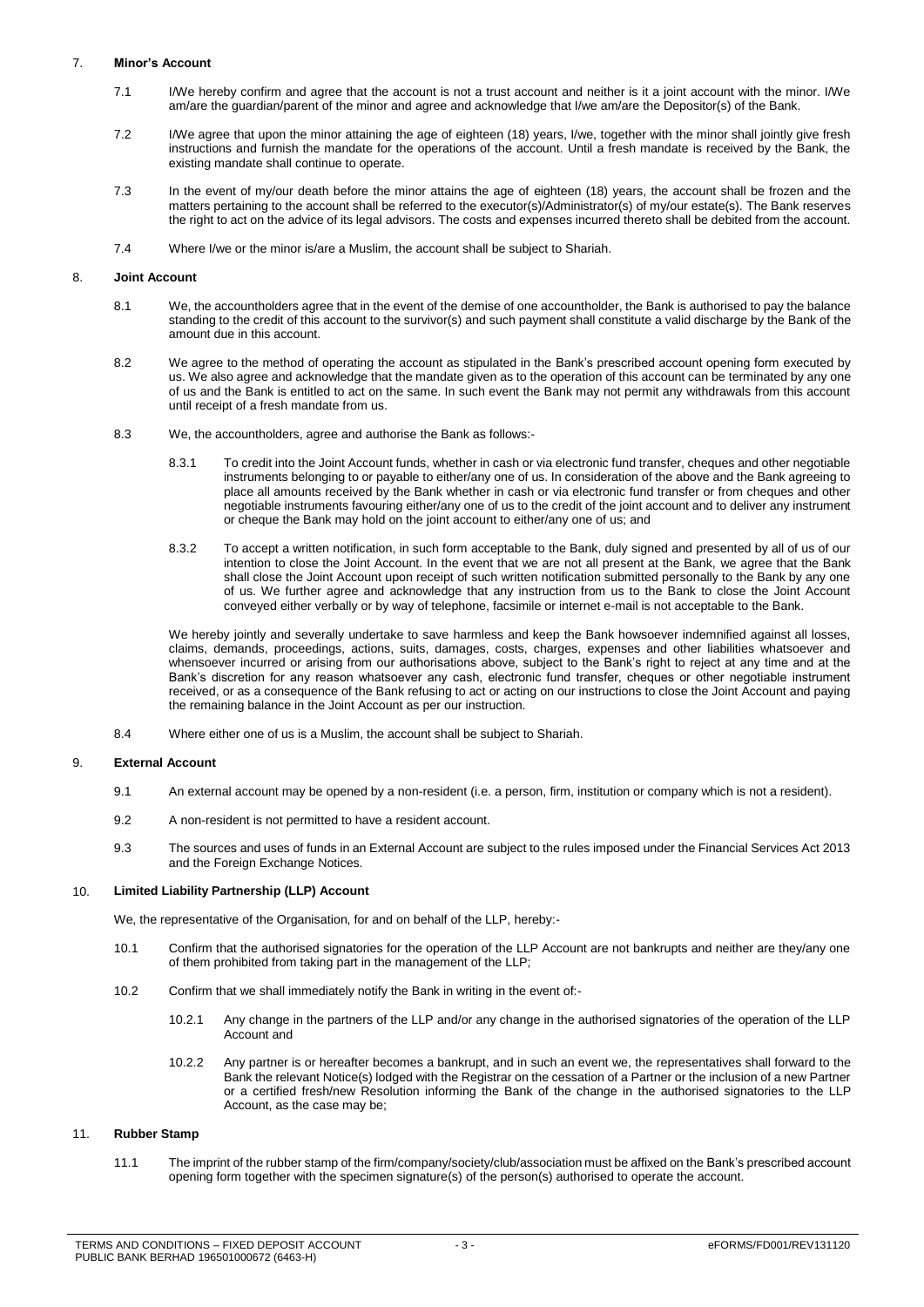### 12. **Perbadanan Insurans Deposit Malaysia (PIDM)**

- 12.1 The deposits maintained by me/us in this Account are protected by PIDM up to RM250,000.00 for each depositor.
- 12.2 Any money withdrawn from my/our insured deposit is no longer protected by PIDM:-
	- 12.2.1 If the purpose is for purchasing any units in a unit trust scheme/opening of a savings account at Lembaga Tabung Haji/opening of a savings scheme of Skim Simpanan Pendidikan Nasional (SSPN), etc.
	- 12.2.2 If transferred to a:-
		- (a) Deposit account payable outside Malaysia;
		- (b) Deposit account held by a financial institution conducting Labuan banking business or Labuan Islamic banking business;
		- (c) Deposit account held by a non-deposit taking member of the PIDM;
		- (d) Non-deposit account (e.g. unit trust scheme, securities trading account, etc.); or
		- (e) Not insured deposit account (e.g. Gold Investment Account, Retail Negotiable Instruments of Deposit, etc.).

#### 13. **Financial Services Act 2013 (FSA) and Bank Negara Malaysia (BNM) Guidelines on Product Transparency and Disclosure**

13.1 I/We/The Organisation understand(s) and acknowledge(s) that pursuant to the Section 134 of the Financial Services Act ("FSA") 2013, the Bank is legally permitted to disclose my/our information relating to my/our affairs, banking accounts or conduct thereof (including my/our credit standing) to third parties as approved by BNM to facilitate and/or enable the Bank and/or the related and associate companies within the PBB Group to perform its and/or their functions. I/We hereby irrevocably consent to and authorise the Bank to disclose the said information to any guarantor(s)/security parties, the Bank's lawyers, debt collection agents, third parties and/or related and associate companies within the PBB Group at any time and without notice or liability as the Bank may in its discretion determine expedient to enable the Bank and/or the related and associate companies within the PBB Group to perform its and/or their functions.

### 14. **Data Protection Notice and Consent**

- 14.1 I/We/The Organisation am/are/is aware that the Bank's Privacy Notice on the collection, use, storage and sharing of my/our personal information and matters related thereto are available at the Bank's website. The Bank's Privacy Notice may also be obtained from any of the Bank's branches.
- 14.2 I/We/The Organisation am/are/is aware of the Bank's intention to keep me/us informed of important information, announcements and news about the products and services including promotional offers and marketing material of the Bank and its Affiliates. The list of the Bank's Affiliates are set out in the Bank's Privacy Notice.
- 14.3 I/We/The Organisation understand(s) that I/we/the Organisation am/are/is entitled to obtain access to and to request correction of any personal information held by the Bank and that I/we can inform the Bank to cease using my/our personal information for the purposes stated in item 14.2 above and that such request can be made in writing to the Bank at my/our account holding branch or by sending it to Customer Services Department, 13th Floor, Menara Public Bank, 146 Jalan Ampang, 50450 Kuala Lumpur.

#### 15. **Unclaimed Moneys Act 1965**

- 15.1 I/We/The Organisation am/are/is aware of the provisions of the Unclaimed Moneys Act 1965 wherein:-
	- 15.1.1 FD on automatic renewal will be classified as unclaimed money seven (7) years from the date of the last transaction initiated by me/us.
	- 15.1.2 The funds in the account are required to be transferred to the Registrar of Unclaimed Moneys (RUM).
- 15.2 I/We/The Organisation agree(s) to come to the Bank in person prior to the expiry of the seven (7) years as aforesaid to perform a withdrawal or deposit transaction in order to re-activate the account. In consideration of the Bank agreeing to my/our above request, I/we/the Organisation agree(s) and undertake(s) to hold the Bank harmless and indemnified against all liabilities whatsoever for any delay/omission/error in carrying out my/our above instructions.
- 15.3 If I/we/the Organisation fail(s) to re-activate the account, I/we/the Organisation am/are/is aware that the Bank shall give us twenty-one (21) days advance notice before arranging to transfer the funds in the account to the RUM.

#### 16. **Common Reporting Standard (CRS) and Foreign Account Tax Compliance Act (FATCA)**

16.1 "**CRS**" is the Standard Tax Law on Automatic Exchange of Information developed by the Organisation for Economic Co-operation and Development (OECD) for exchange of financial account information held by non-residents. It requires Public Bank Berhad and its group of companies including subsidiaries, related companies and branches ("PBB Group"), where applicable to collect financial account information held by non-residents or Malaysian with foreign tax residency(ies) and report such information to the Inland Revenue Board of Malaysia (IRBM) whereby the IRBM will exchange these customers' financial account information with any relevant tax authorities from CRS reportable jurisdictions on an annual basis.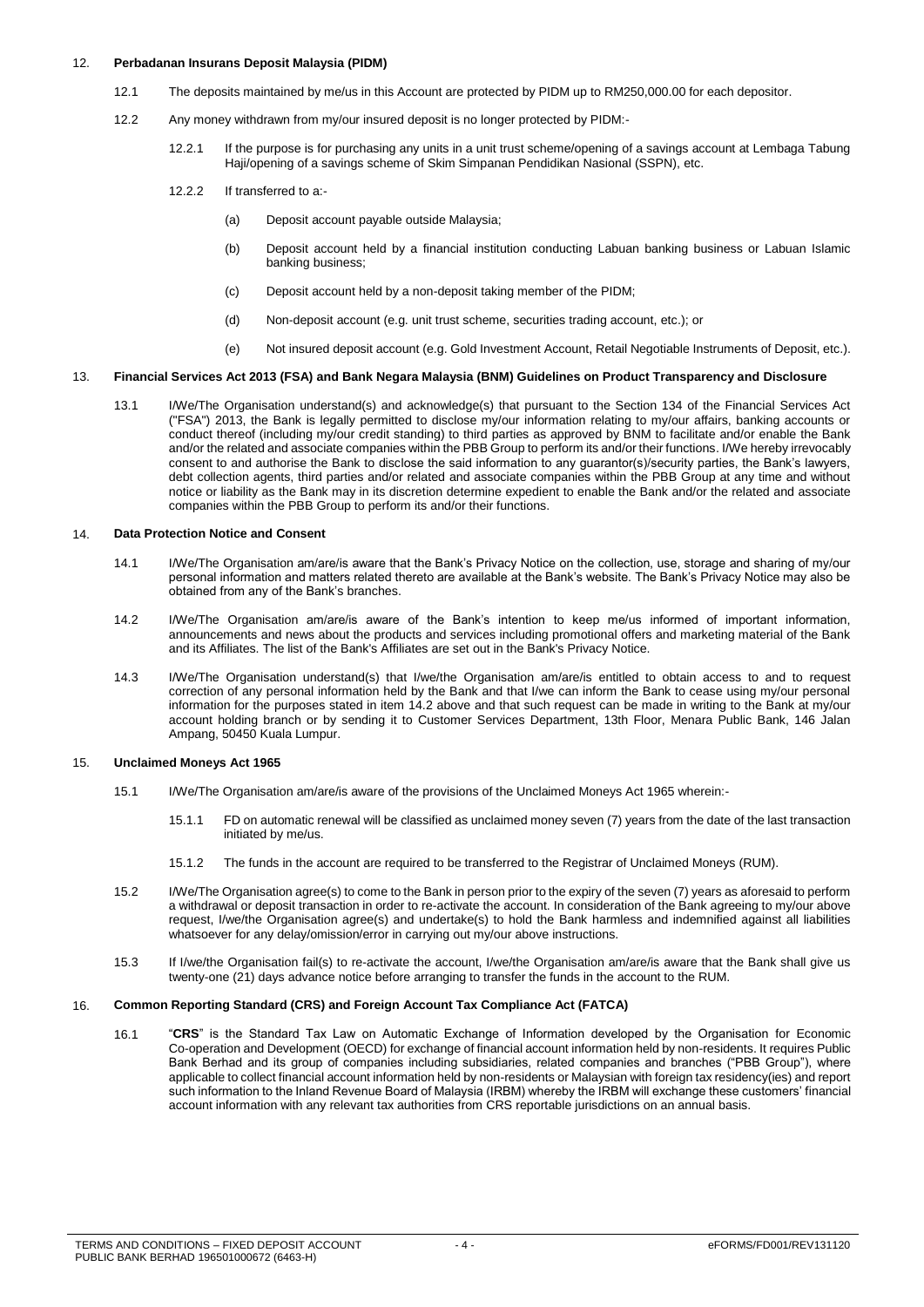16.2 "**FATCA**" is a legislation enacted by the U.S. Government that requires the PBB Group which has participated in the FATCA regime either through the Intergovernmental Agreement or via a Foreign Financial Institution Agreement to report account information relating to U.S. Persons via the IRBM/relevant tax authorities or directly to the U.S. Internal Revenue Service (IRS) on an annual basis.

In attaining the objectives of enforcement and compliance with FATCA and CRS tax laws, the PBB Group is obliged to obtain additional customers' personal information, certifications and documentation from customers establishing business relationships and dealings with the PBB Group. Such information may be sought either at the time of account opening or any time subsequently, in particular when there is a change in circumstances.

- 16.3 I/We/The Organisation agree(s) and undertake(s) to notify the Bank within thirty (30) days in the event of change in my/our/the Organisation's information, including but not limited to any change of residential/business address, phone number, nationality, personal/organisation's tax identification information, company ownership, etc. I/We/The Organisation shall forward to the Bank or the PBB Group, where applicable the required documentation evidencing such change within ninety (90) days from the date of the said change.
- 16.4 I/We/The Organisation hereby expressly consent(s) to the Bank or the PBB Group, where applicable disclosing my/our/the Organisation's tax residency information for the purposes of CRS and FATCA reporting which includes but is not limited to my/our/the Organisation's Tax Identification Number (TIN) to the IRBM or any relevant tax authorities for the purpose of ensuring the Bank and the PBB Group's compliance with applicable laws and regulations under FATCA and CRS.
- 16.5 I/We/The Organisation hereby confirm(s) that:-
	- 16.5.1 I/We/The Organisation shall comply with my/our/the Organisation's obligations under items 16.3 and 16.4 above;
	- 16.5.2 All information provided by me/us/the Organisation in the forms and documents completed and/or provided to the Bank or the PBB Group, where applicable is true, correct, reliable and updated; and
	- 16.5.3 The Bank or any member of the PBB Group is allowed to disclose my/our/the Organisation's financial account information to the IRBM or any relevant tax authorities as required.
- 16.6 I/We/The Organisation hereby acknowledge(s) and agree(s) that should I/we/the Organisation refuse, fail and/or neglect to update my/our/the Organisation's records with the Bank or the PBB Group or comply with FATCA and/or CRS requirements and/or provide false, incorrect, inaccurate or out-dated information to the Bank or the PBB Group, the Bank or the PBB Group, where applicable, shall be at liberty to do as follows:-
	- 16.6.1 Close my/our/the Organisation's account(s) with the Bank and any account I/we/the Organisation have/has with the PBB Group;
	- 16.6.2 Refuse any new services of the Bank or the PBB Group, where applicable to me/us/the Organisation; and
	- 16.6.3 Provide my/our/the Organisation's account information to IRBM or any relevant tax authorities in fulfilment of the Bank's or the PBB Group's FATCA and CRS obligations, where applicable.
- 16.7 I/We/The Organisation confirm(s) that I/we/the Organisation shall obtain independent legal advice on my/our/the Organisation's obligations under FATCA and CRS and shall ensure full compliance to the same and further confirm that neither the Bank nor any member of the PBB Group is obliged to provide me/us/the Organisation legal and/or tax advice on the same.

#### 17. **PBe Service**

- 17.1 Individuals who apply for the PBe Service must be eighteen (18) years old and above.
- 17.2 I/We hereby agree and undertake to indemnify the Bank and at all times keep the Bank fully and completely indemnified from and against all claims and demands, actions and proceedings, loss and expenses including legal costs as between solicitor and client and all other liabilities of whatsoever nature or description which may be made or taken or incurred or suffered by the Bank in connection with or in any manner arising out of the said authorisation given by me/us. I/We further agree that my/our liabilities shall be a continuing liability and shall remain in full force and effect until the Bank's liabilities if any is fully discharged to the Bank's satisfaction. I/We have read and understood the Terms and Conditions of access to the Bank's PBe Service and hereby agree that the Terms and Conditions shall be binding on me/us. I/We hereby declare that there is no change to my/our latest mandate for the operation of the account(s) to the Bank.

#### 18. **Notices and Communication**

- 18.1 I/We/The Organisation shall notify the Bank of any change of address. All communications sent by post by the Bank addressed to or delivered to my/our last known address registered with the Bank shall be deemed to have been duly delivered to me/us.
- 18.2 All notices and communications to me/us will be in writing and may be sent to me/us by internet e-mail or by displaying the same at the Bank's premises and website. All legal processes may be sent to me/us by post to or left at my/our address last registered with the Bank and shall be deemed to have been duly delivered and received by me/us.
- 18.3 The Bank may levy or vary any fees and charges by giving twenty-one (21) calendar days' notice via displaying the new fees and charges at the Bank's premises and websites.

# 19. **Declaration**

19.1 I/We/The Organisation shall be required to complete and execute the Bank's prescribed account opening form which shall then form part of this Terms and Conditions.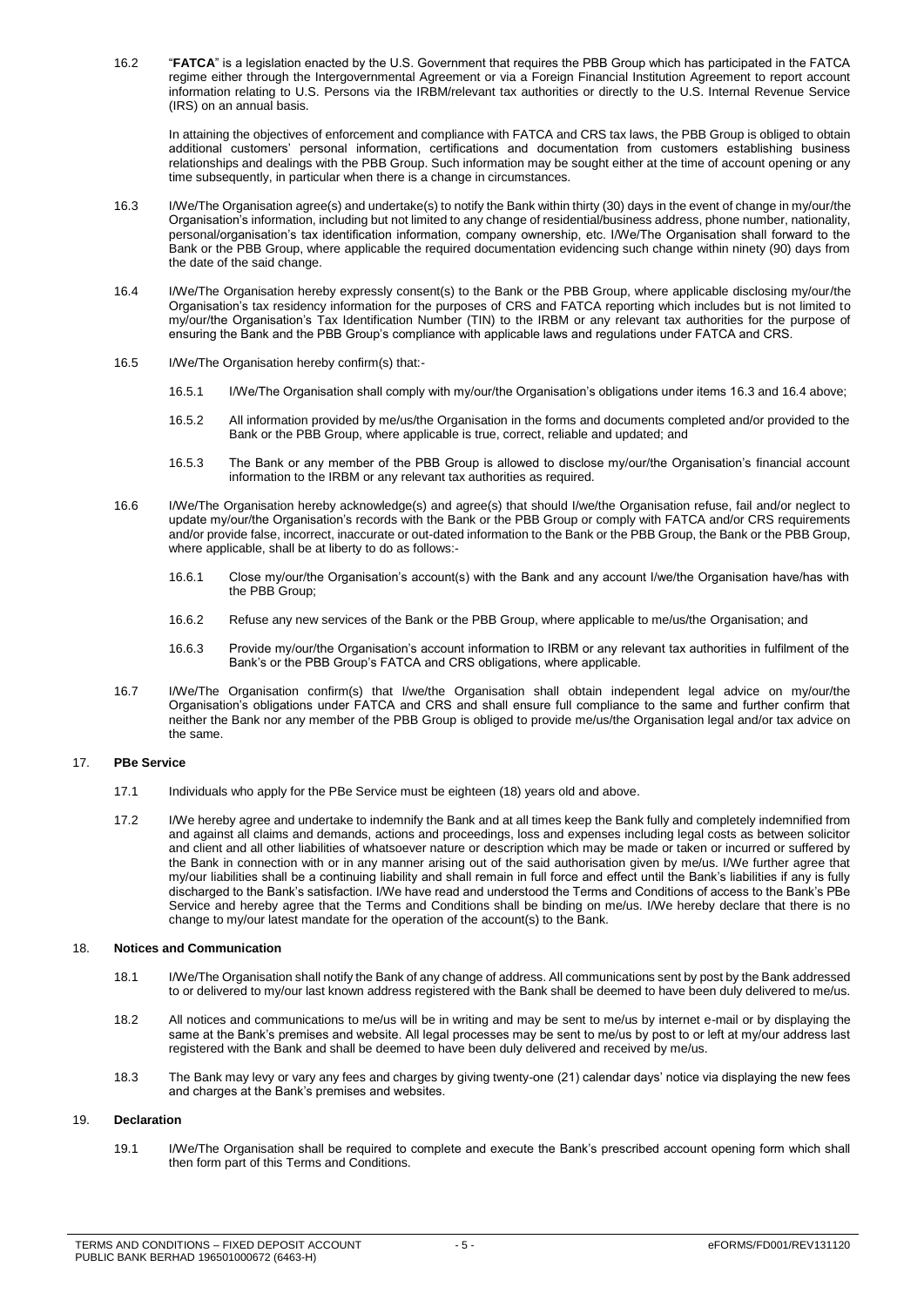### 20. **The Bank's Anti-Bribery and Anti-Corruption Policy**

20.1 The Bank has implemented its Anti-Bribery and Anti-Corruption Policy (ABAC Policy) which adopts a "zero-tolerance approach" towards any form of bribery and corruption in conducting its business. For more information on the ABAC Policy, the Customer is advised to visit the Bank's website. The Bank reserves the right to terminate this contractual relationship forthwith in the event the Customer or any of its officers or agents are found to be involved in any acts of bribery or corrupt practices.

# 21. **Others**

- 21.1 I/We/The Organisation declare(s) that prior to or at the time of the opening of this account, I/we/the Organisation have/has not:
	- a) Committed any act of bankruptcy; and/or
	- b) Been subject to any resolution or petition for winding up or insolvency being made or presented against me/us.

I/We/The Organisation further agree that should any of the above be contravened by me/us, the Bank shall close this account without prior notice.

- 21.2 By signing the Bank's prescribed account opening form and affixing the rubber stamp of the organisation, I/we/the Organisation confirm(s) that I/we/the Organisation have/has received, read and fully understood the Bank's Terms and Conditions, Notice of Mandate (if any) and agree to comply with and be bound by and any amendment(s) or variation(s) to the same which the Bank may subsequently introduce, review, revise or replace which are made available on the Bank's website and/or on the notice board at branches and/or which may be communicated by any other approved means.
- 21.3 I/We/The Organisation further agree(s) by continuing to maintain and operate my/our account(s) after the effective date of the amendment(s) or variation(s), I/we/the Organisation have/has accepted the amended Terms and Conditions and the same shall be binding against me/us.
- 21.4 I/We/The Organisation, hereby agree(s) to pay the for any charges/expenses incurred as a result thereof and any other fees or commissions, or for any applicable service charges, maintenance fee or any other reasonable fees and charges imposed by the Bank or such applicable taxes whether currently in force or to be implemented and chargeable by law for the services and facilities rendered to me/us.
- 21.5 I/We/The Organisation agree(s) and undertake(s):-
	- 21.5.1 Not to disclose the access identity (ID) and passcode/password to any other person, via unsolicited emails, telephone calls or on any website other than the Bank's official website and shall take all reasonable steps to secure the passcode/password and ensure the security device is secured at all times; and
	- 21.5.2 To check all transaction alerts in a timely manner and to check account balances, statements of any bank account or designated payment instrument on a regular basis, to detect any unauthorised transaction, error or discrepancy, and to report to the Bank and the issuer of the payment instrument as soon as reasonably practicable in the event any unauthorised transaction, error or discrepancy is detected.
- 21.6 I/We/The Organisation further undertake(s) to report a breach of the security of a passcode/password or the loss of a security device to the Bank as soon as reasonably practicable, upon becoming aware of the breach or loss respectively and undertake to report immediately to the Bank of any error or discrepancies found in any statement or entry. If the Bank does not receive any notification in writing within twenty-one (21) calendar days from the statement date of any errors or discrepancies as regards to the debit or credit entries in the statement, then I/we/representatives of the Organisation shall be treated as having accepted such entries made up to the date of the last entry in the statement as correct and conclusive and thereby adopt all withdrawals or other debits to the account therein.
- 21.7 Notwithstanding the provisions herein, the Bank reserves the right to prevent any operation on this FD Account if the Bank suspects that the said account is being used for any illegal purpose whatsoever.
- 21.8 The terms and conditions herein shall be subject to the provisions of the Financial Services Act 2013 (FSA) and any other modifications thereto or any directive from BNM or as may be directed or required by a regulatory body.
- 21.9 The Bank further reserves the right at its sole discretion at any time to vary, amend or revise any of the terms and conditions herein, features and benefits of the account by giving me/us twenty-one (21) calendar days prior notice and/or displaying a notice of the revisions at the Bank's premises and website**.**
- 21.10 The above Terms and Conditions governs the general rules on the opening and operations of Fixed Deposit Account and might vary depending on the Fixed Deposit Account product type.

# **Specific Terms and Conditions**

# 1. **PLUS Fixed Deposit (FD) Account**

- 1.1 In respect of placement of FDs exceeding twelve (12) months:-
	- 1.1.1 Interest will be paid on a monthly or six monthly basis; or at such other intervals as may be agreed between the Bank and me/us. Payments will be made to me/us subject to the production of my/our identity and to the production of the FDR duly endorsed as provided above or under special prior written arrangement with the Bank.
	- 1.1.2 Subject to the provisions in the General Terms and Conditions item 3.5.3 hereto, for interest which has been credited earlier into my/our Current/Savings Account and the FDs are withdrawn prior to maturity, the interest paid at half (1/2) of the original contracted rate for each completed month will be deducted from the principal before the FD withdrawal proceed is released to me/us.